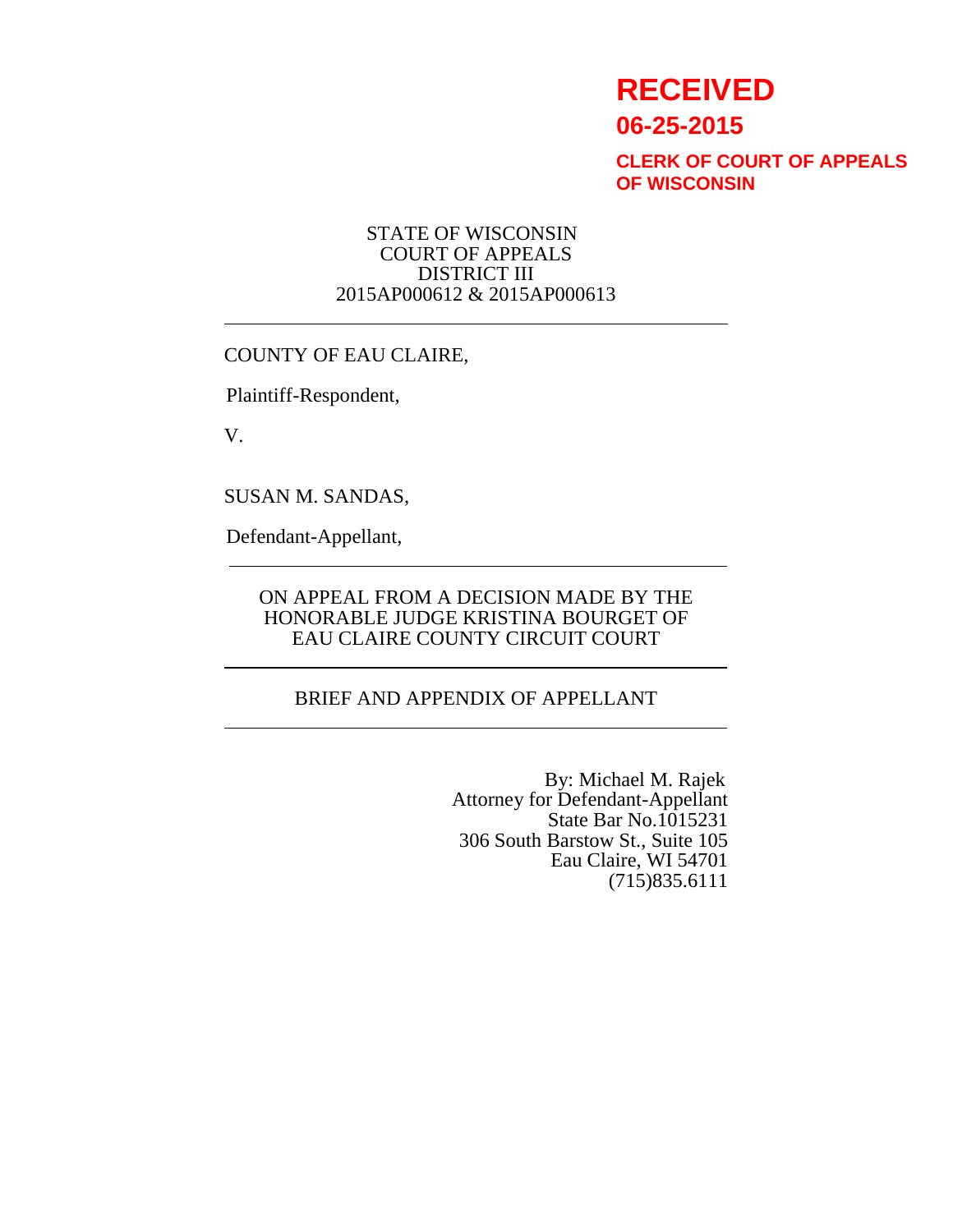## **TABLE OF CONTENTS**

II. STATEMENT OF ISSUES……………………….…pg. 4

 **1) Was there any competent and relevant evidence received at this trial that proved by clear, convincing, and satisfactory evidence that Appellant, Susan Sandas was so impaired by therapeutic levels of prescription medication that she could not safely operate a motor vehicle.**

 **2) There was no substantiated or supported evidence to show Appellant drove left of center as alleged.**

| V. STATEMENT OF NECESSITY OF ORAL |  |
|-----------------------------------|--|
|                                   |  |
|                                   |  |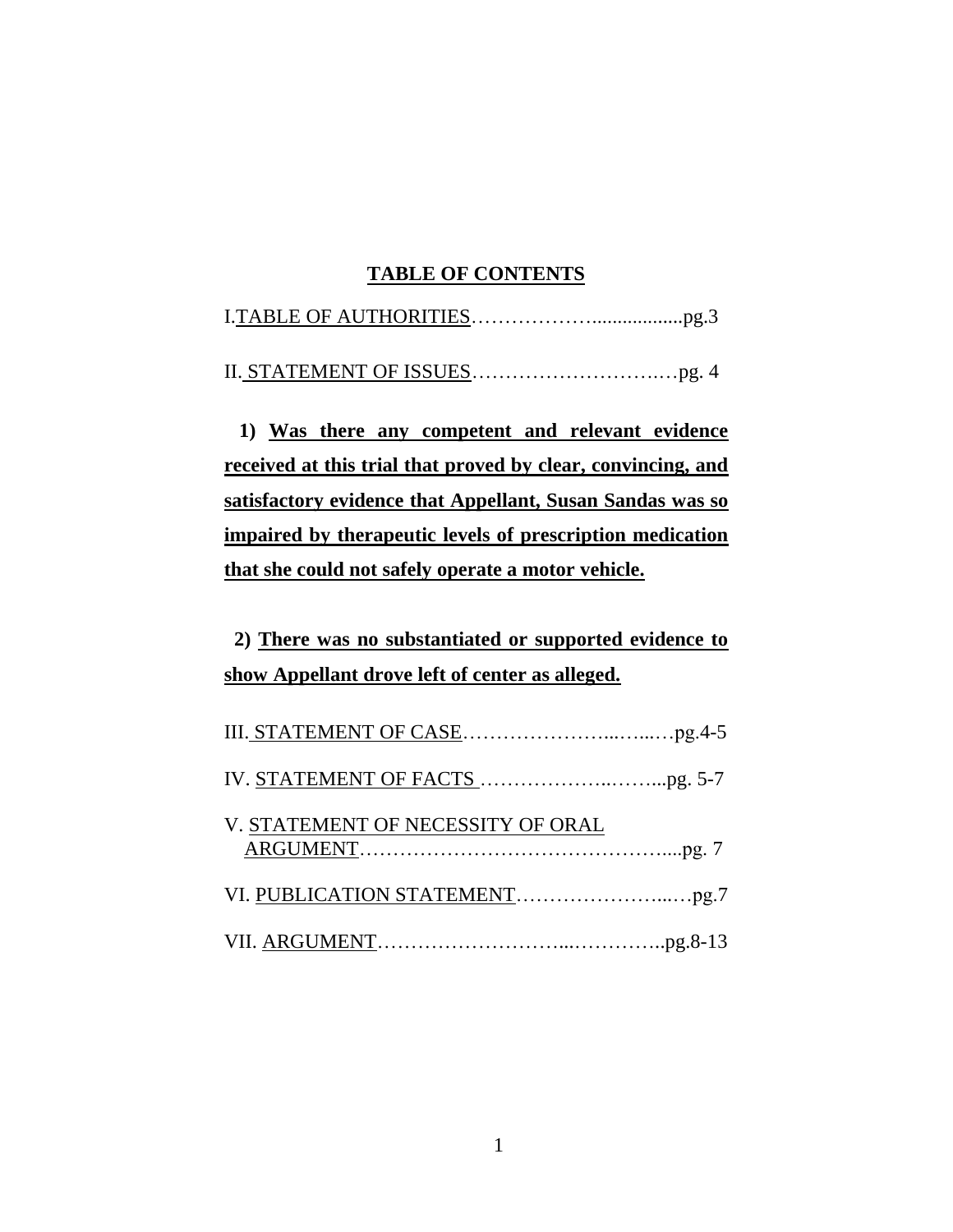| X. ELECTRONIC FILING CERTIFICATIONpg.18 |  |
|-----------------------------------------|--|
|                                         |  |
|                                         |  |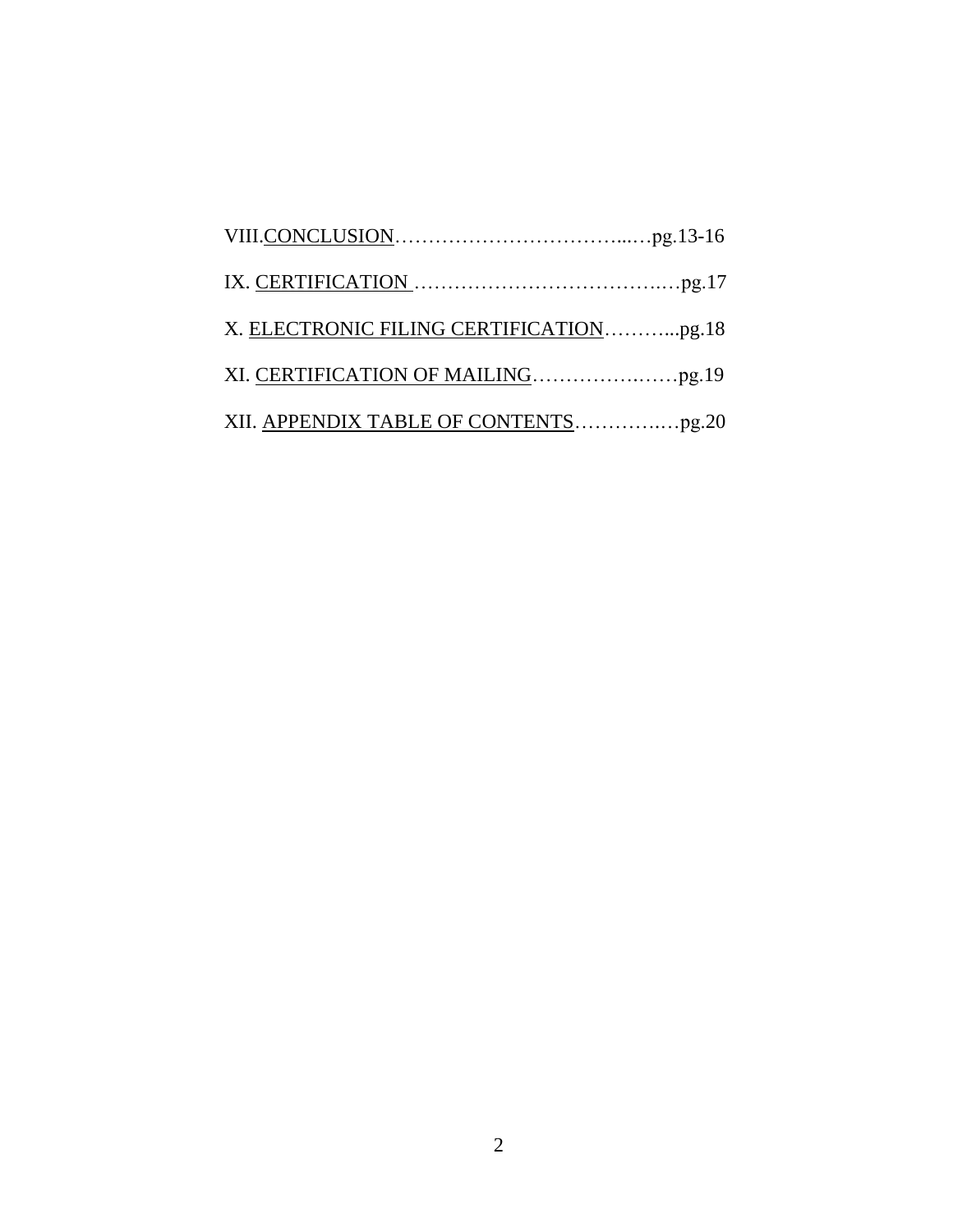# **I.TABLE OF AUTHORITIES**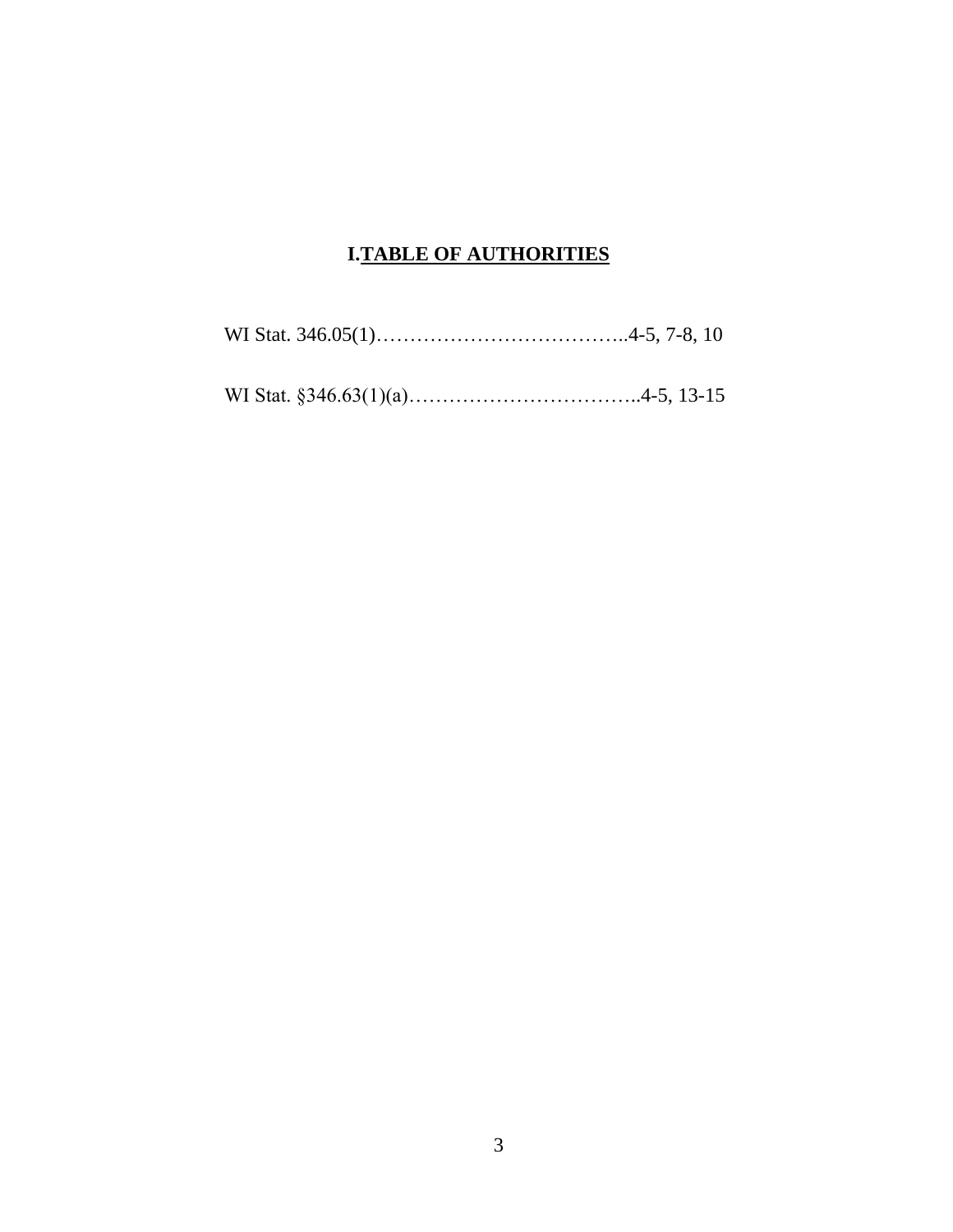#### **II. STATEMENT OF ISSUES**

- **1) Was there any competent and relevant evidence received at this trial that proved by clear, convincing, and satisfactory evidence that Appellant, Susan Sandas was so impaired by therapeutic levels of prescription medication that she could not safely operate a motor vehicle.**
- **2) There was no substantiated or supported evidence to show Appellant drove left of center as alleged.**

#### **III. STATEMENT OF CASE**

Defendant-Appellant was convicted by a jury of Operating Under the Influence of a Controlled Substance. Appellant Appeals her conviction because there was a complete lack of competent evidence of her guilt and the trial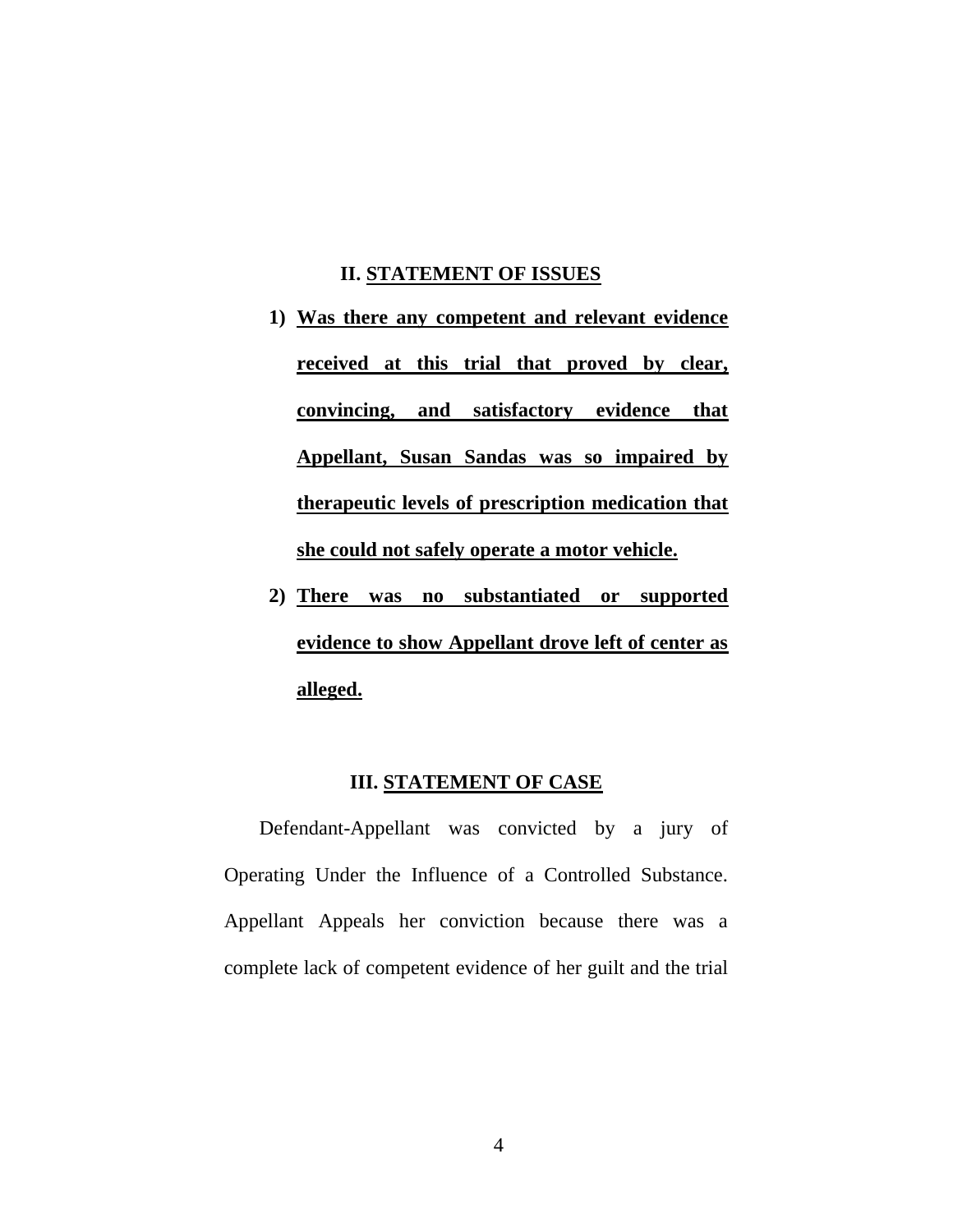court erred in failing to grant pre-trial and post-trial motions for a Judgment Notwithstanding the Jury Verdict and Motion to Dismiss. Further error occurred when unrelated and prejudicial evidence was allowed in over objection concerning non- involved medications.

#### **IV. STATEMENT OF FACTS**

On June 5, 2013 Susan M. Sandas was arrested and charged with Operating a Motor Vehicle while Under the Influence of Drugs to a degree that rendered her incapable of driving her vehicle safely. Her arrest followed a complaint by a motorist of erratic driving. Ms. Sandas was returning home from work as a registered nurse and was being followed by the individual who had called 911. A short while later Ms. Sandas was intercepted by an Eau Claire Policeman who followed her for several blocks and observed her drive through a busy parking lot at a local Kwik Trip store. This officer noticed no bad driving. Ms. Sandas was stopped and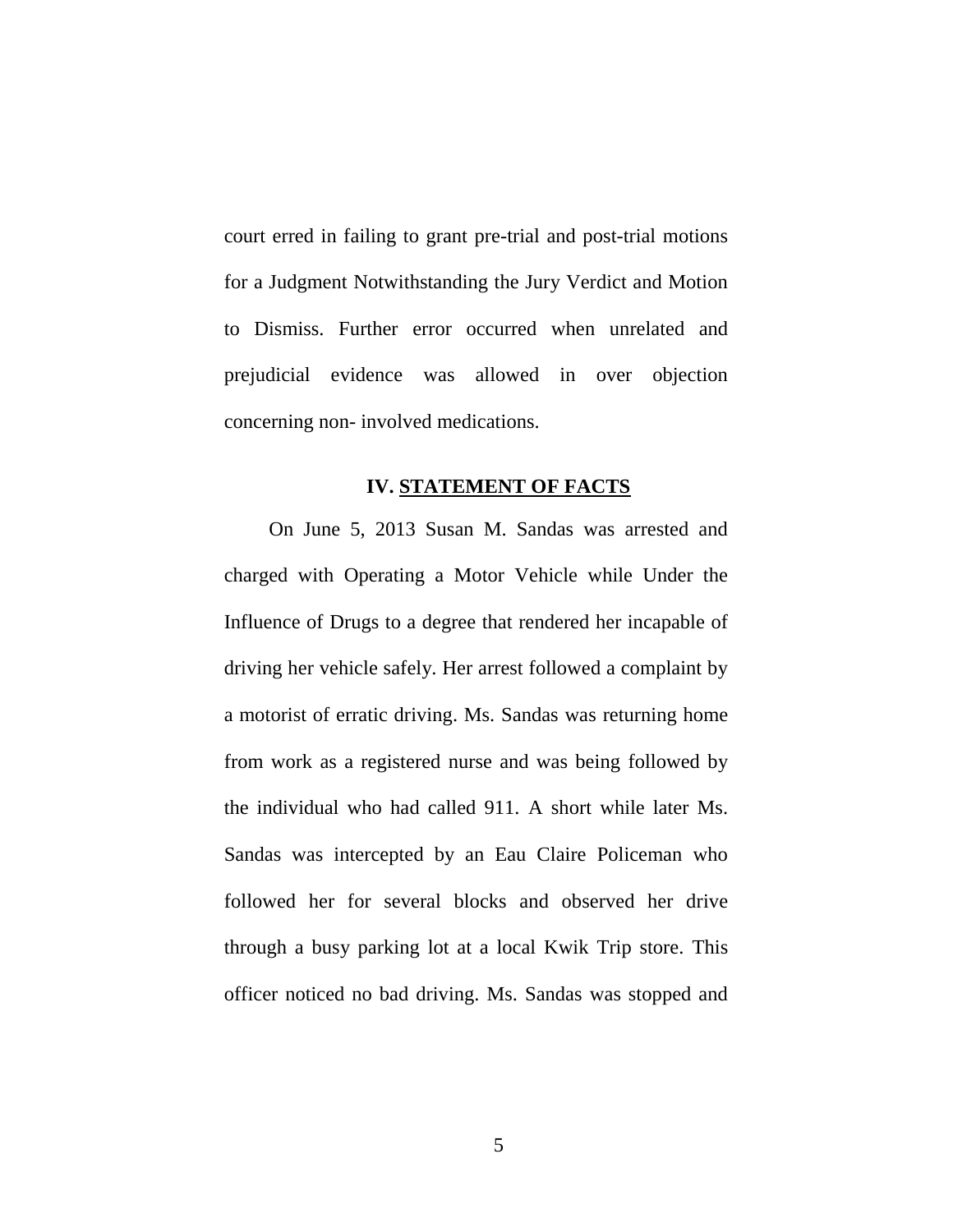field tested by an Eau Claire County Deputy and subsequently arrested for Operating a Motor Vehicle while Under the Influence of Drugs. It should be noted that Ms. Sandas advised the arresting officer that she had recent knee surgery that would affect her ability to perform, and that she was extremely fatigued. Despite this she was given field sobriety tests that involved her surgically repaired knee, and later arrested. It should be noted that the arresting officer was not DRE certified and changed his story concerning the knee surgery at trial, a blow to the credibility of anything he testified to.

At trial the evidence showed that Ms. Sandas had taken her prescribed medications as directed. There was no testimony from any witness that the prescription medications taken at therapeutic levels caused impairment in Ms. Sandas' driving; the evidence was that she was not impaired. The court denied her Motion for Judgment Notwithstanding the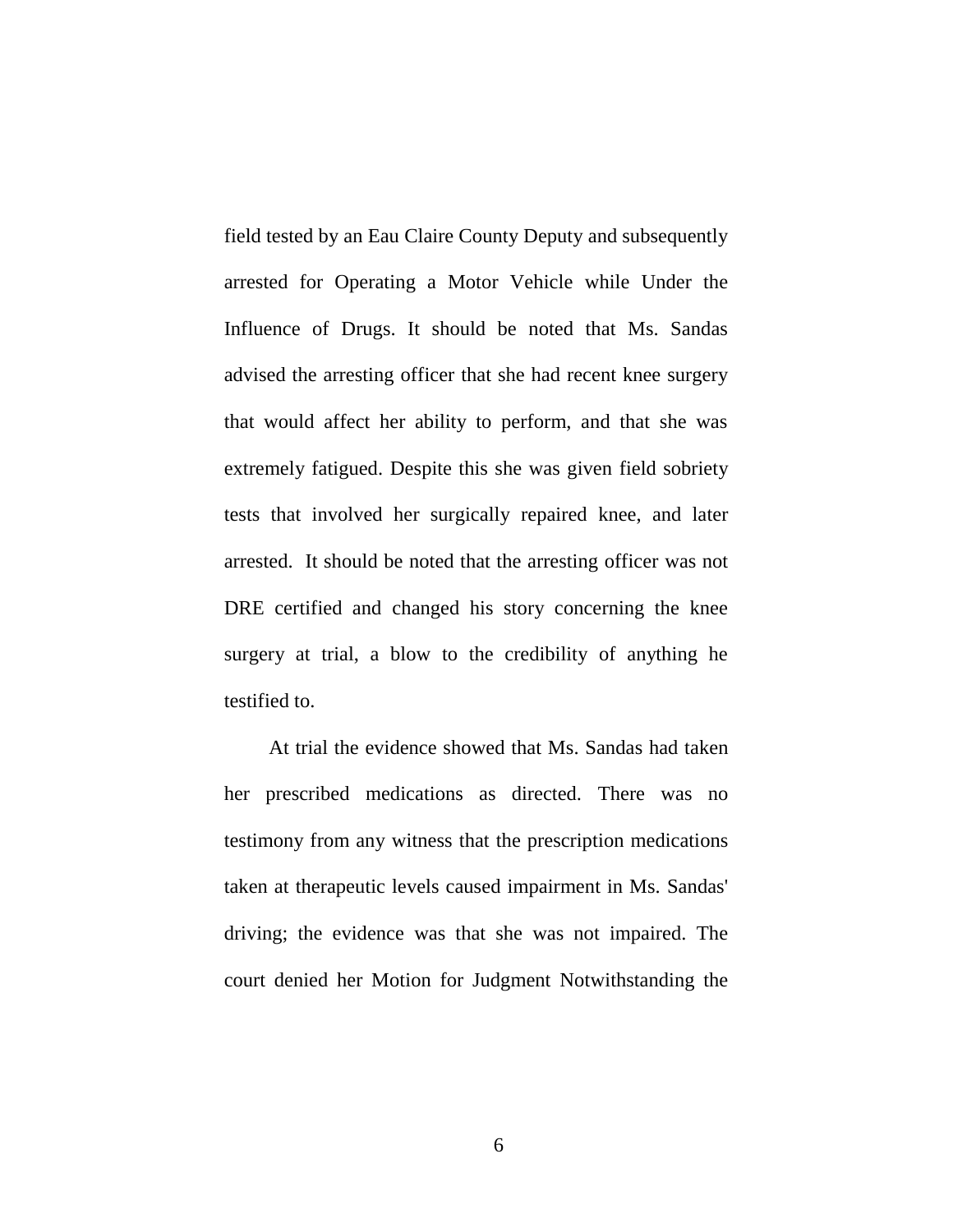Jury Verdict on February 6, 2015; she appeals therefrom. It should be noted that the court also denied a pre-trial motion to dismiss containing a letter from her Mayo Clinic doctor (*See*  App., p. 27), indicating that her prescriptions of oxycodone "has caused no significant impairment for your job, driving, or in your personal life."

#### **V. STATEMENT OF NECESSITY OF ORAL ARGUMENT**

 Yes, this matter involves substantial legal issues of statewide importance and needs to be brought up to the higher courts and legislature. An oral argument would give the Defendant-Appellant a chance to verbally clarify any issues the court may have.

## **VI. PUBLICATION STATEMENT**

Yes, this matter is of statewide importance and involves significant legal issues.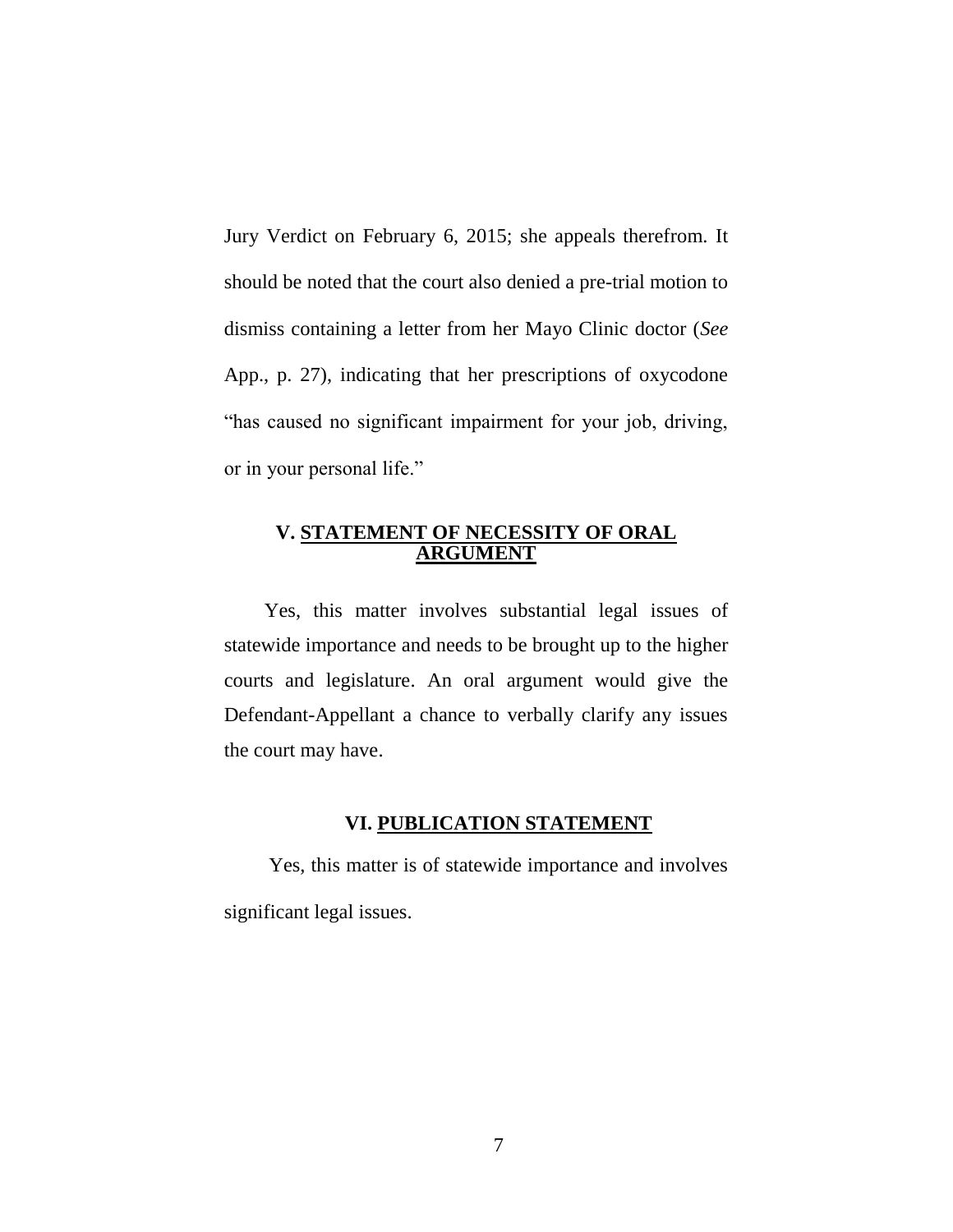## **VII. ARGUMENT**

#### **1) LEFT OF CENTER CHARGE**

The evidence introduced at trial was that Appellant was driving erratically and crossed the centerline. The Appellant when called adversely denied this (*See* App., p.19*)*. There was no corroborating evidence by any other person or law enforcement officer to substantiate the citation for left of center. No violations of the traffic code were committed in the presence of law enforcement. There is no way a conviction should be upheld without some sort of corroboration that a violation in fact occurred. The fact that the complainant called 911 to report and subsequently wrote a statement, gives no more credence to the charge. Complainant says she did, Appellant denied it. The charge should fail; to hold otherwise would open potential for a floodgate of potentially false allegations.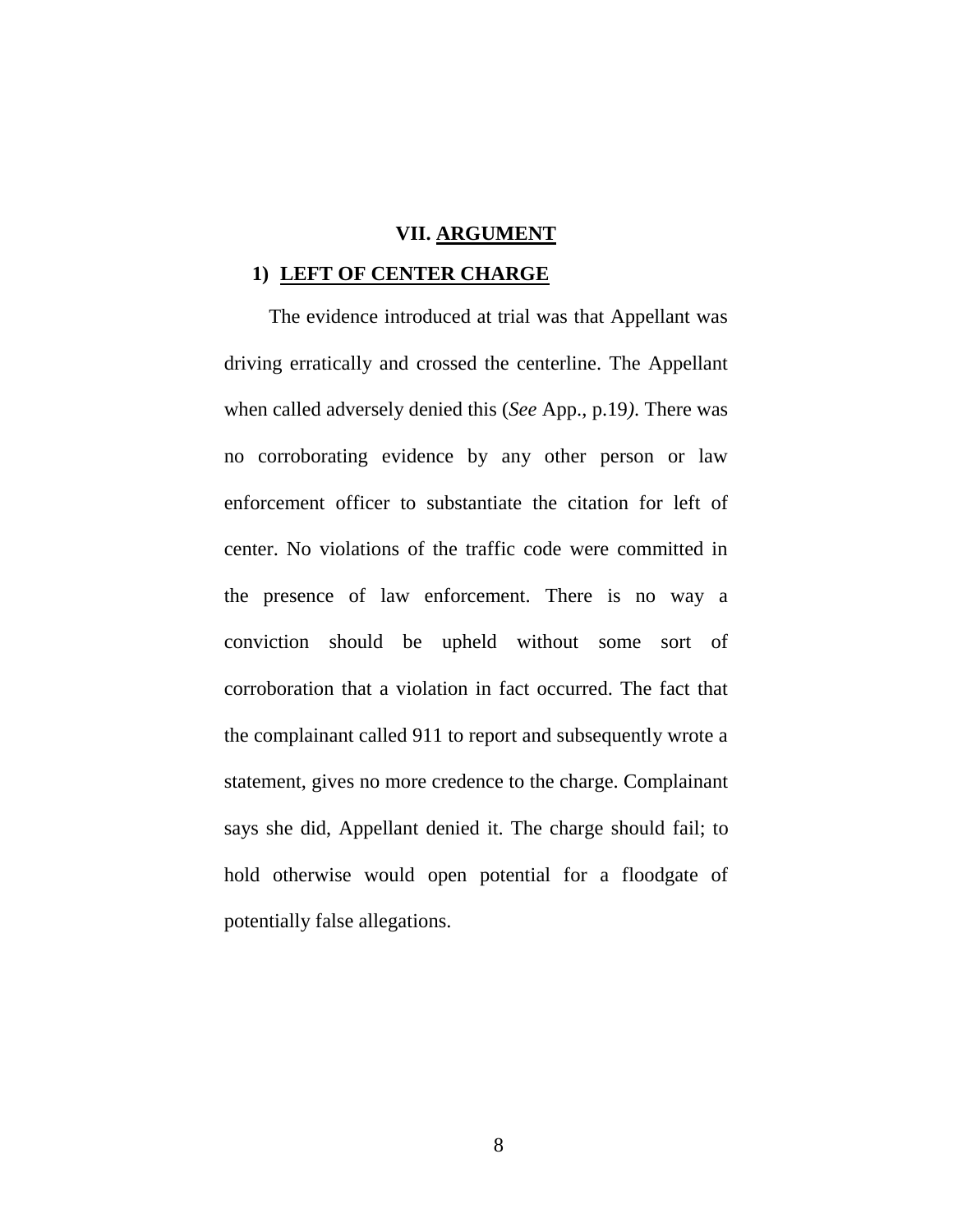#### **2) IMPAIRED DRIVING CHARGE**

**a) Field Sobriety Tests** were improperly performed and of no use whatsoever. No competent evidence by police officers showing impairment by Appellant [Susan Sandas].

 **b)** Neither police officer who encountered Ms. Sandas was a Drug Recognition Expert. The facts are that Ms. Sandas was inappropriately field tested on a recently surgically repaired knee and had reported extreme fatigue/sleep deprivation. Nystagmus was not caused by the drugs; she was prescribed (*See* App., p.18*, testimony of Forensic Scientist, Thomas Burr).* It remains open to conjecture what if anything was done correctly in administering field tests to Ms. Sandas. On *Page 137 (*App., p. 20)of the transcript it becomes obvious that the officer was untruthful when he testified in July of 2013 at a Motion hearing that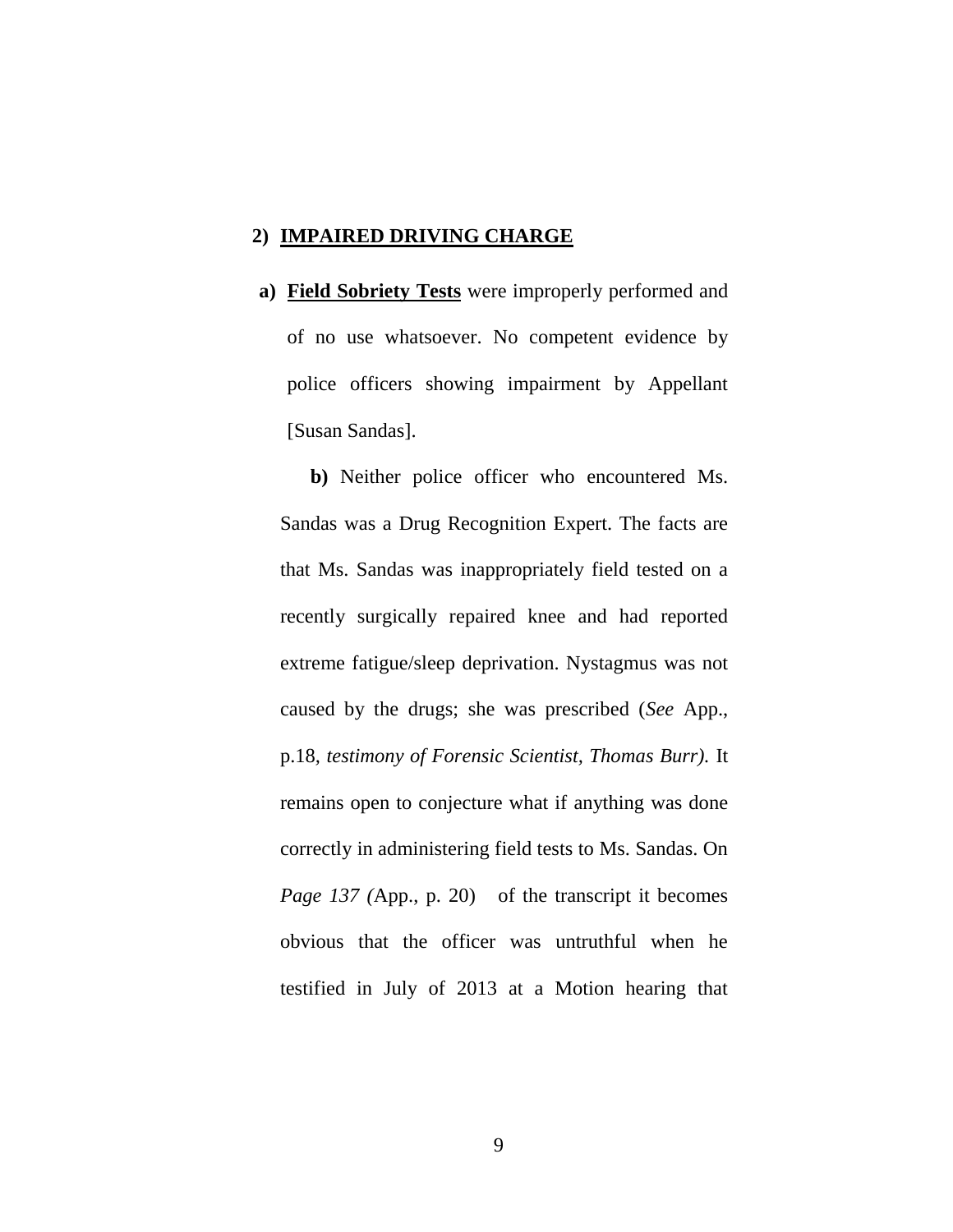Ms.Sandas never said there were problems with her lower extremities, when in fact the video dash cam clearly showed that several times this was mentioned by Ms. Sandas. The officer admitted to changing his story for trial (*See* App., p. 20-21*).* It should also be noted that at *Tr. p. 194, lines 2-4(*App., p. *26)* the field sobriety tests were compromised and not valid due to a failure of the officer to follow proper protocol. It should also be pointed out that no law enforcement officer observed any bad driving. Thus, the field tests as evidence of impairment were compromised and are therefore useless in value.

#### **3) THREE EXPERT WITNESSES TESTIFIED**

#### **a) State Lab Supervisor Johnson**

Mr. Johnson testified that a comprehensive drug screen was done on a blood sample taken from Ms. Sandas; the tests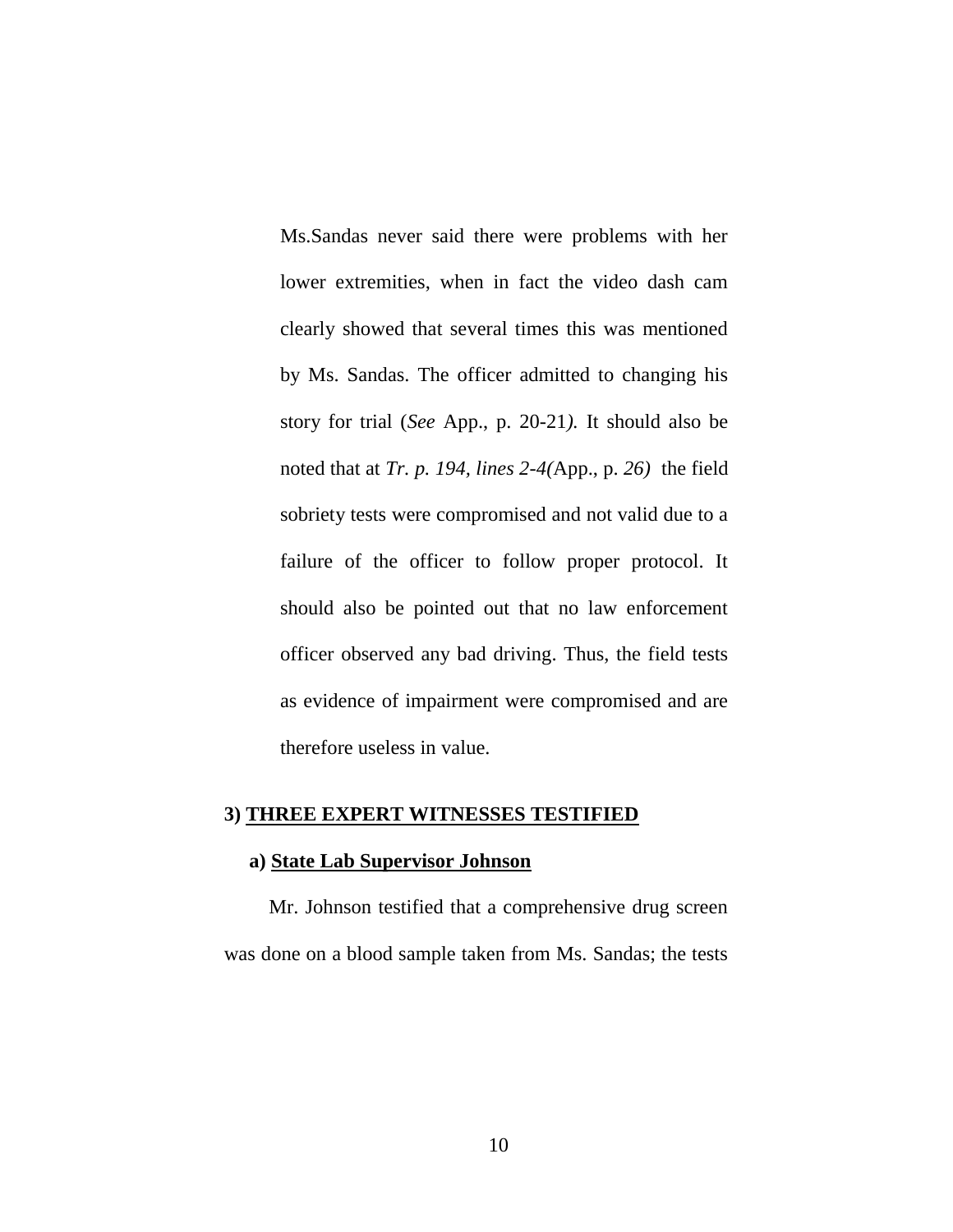results showed prescription medications were at the proper prescribed therapeutic levels. He testified that it was possible that someone taking medication at a therapeutic level to be impaired, *but* he could not infer impairment here (*See* App., p. 24, lines 22-25*).* The key testimony however, came when Mr. Johnson answered a question on Cross Examination:

Q. "Mr. Johnson , it's fair to say that your lab can't say "yes" or "no" whether or not Ms. Sandas was impaired from Oxycodone on the day she was stopped, can you?"

A. "That's fair."

 The State's own witness could not and would not say the prescription medications taken by Ms. Sandas at the proper therapeutic levels would cause her to be impaired at all, let alone impairment preventing safe driving.

#### **b) Dr. Richard Alfuth of the Mayo Clinic**

 This licensed Mayo Clinic Doctor was and is Ms. Sandas' treating physician; Dr. Alfuth testified that: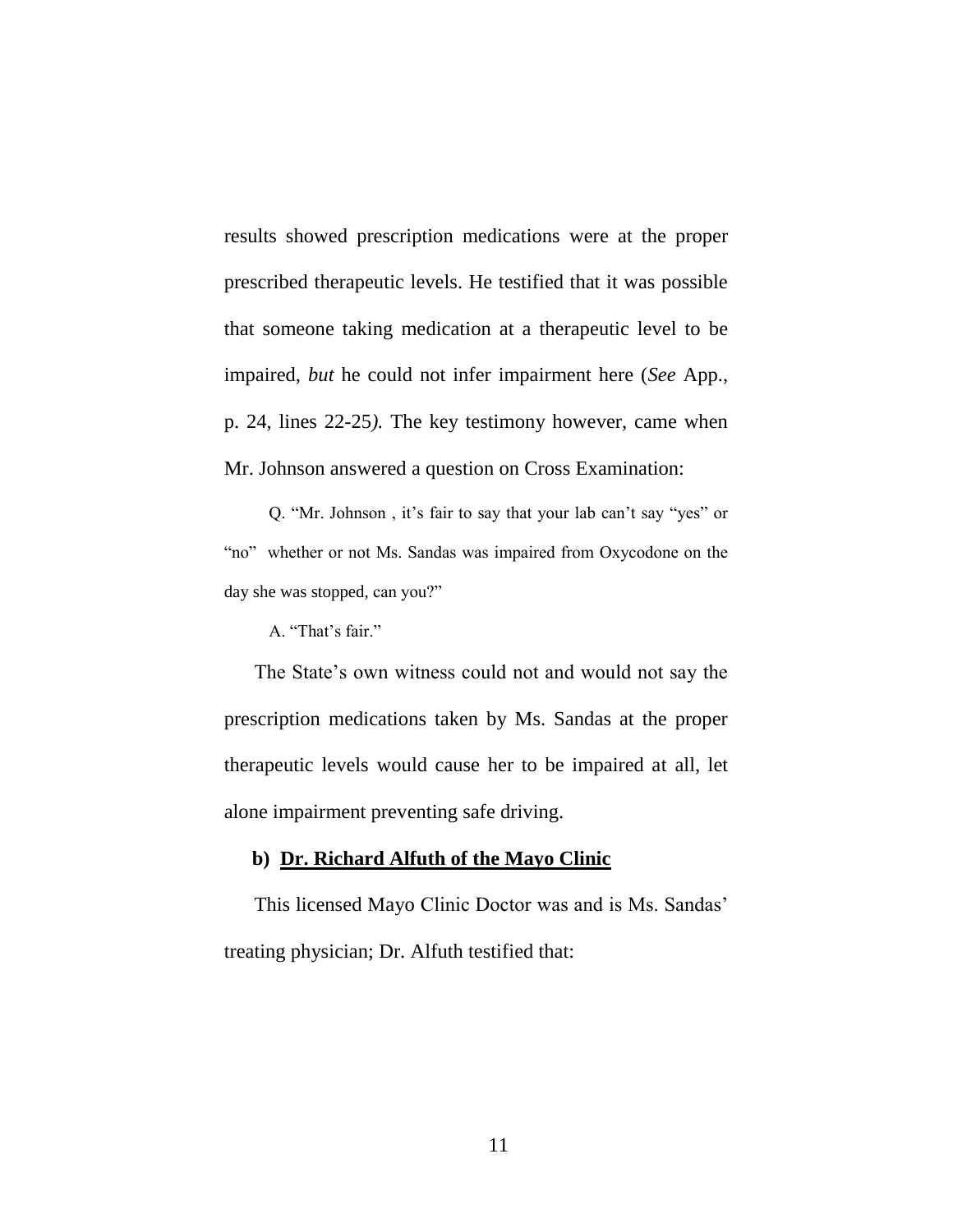"Ms. Sandas is a truthful patient who suffered from two to three days of sleep deprivation" (*See* App., p. 22, lines 10-22).

 He testified that for approximately five years Ms. Sandas has been taking oxycodone at his direction (*See* App., p.23*).* Dr. Alfuth clearly states that there would be no impairment to her daily life, or her driving (*See* App., p. 23*).*

#### **c) Forensic Scientist, Thomas Burr**

 Mr. Burr testified on Ms. Sandas' behalf. Mr. Burr is a nationally recognized expert in the field of toxicology and forensic science with over 40 years' experience. Mr. Burr testified that not only were the field sobriety tests not valid (*See*. App., p. 26*,* 2-4), but also that there is no evidence of impairment due to prescription medications in this case (*See*  App., p. 25*,* 10-12*).*

 Q. "Based on what you read in the police reports, what you've heard in the testimony here today from her treating physician, her health care provider, I should say, and from your observations of Ms. Sandas on the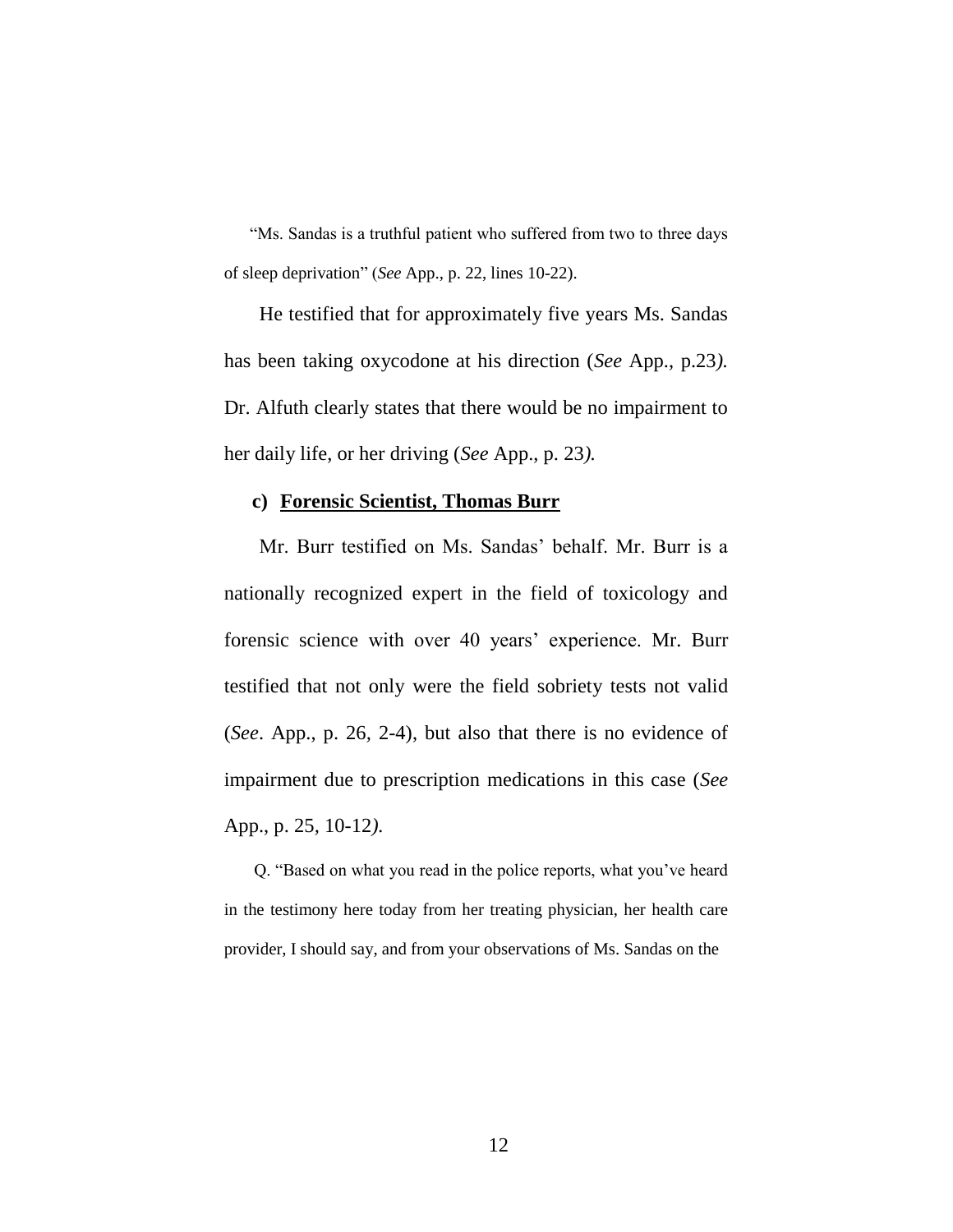she was impaired by the drugs that were in her system, tested at the Lab of Hygiene?"

 A. "I don't think there's any evidence that would allow one to make that conclusion that she was impaired by those drugs."

#### **VIII. CONCLUSION**

#### **BURDEN OF PROOF NOT MET**

 The jury instructions on the law call for clear, satisfactory and convincing evidence that the defendant-appellant was under the influence of a drug to a degree that rendered her incapable of driving her vehicle safely. The County's case fails and the court should have granted the motion filed by the defendant before trial not to even give this case to the jury because of the following:

 **a)** No evidence of impairment of her [Susan Sandas'] driving was caused by the therapeutic levels of prescription medications in her system. This was proven by the treating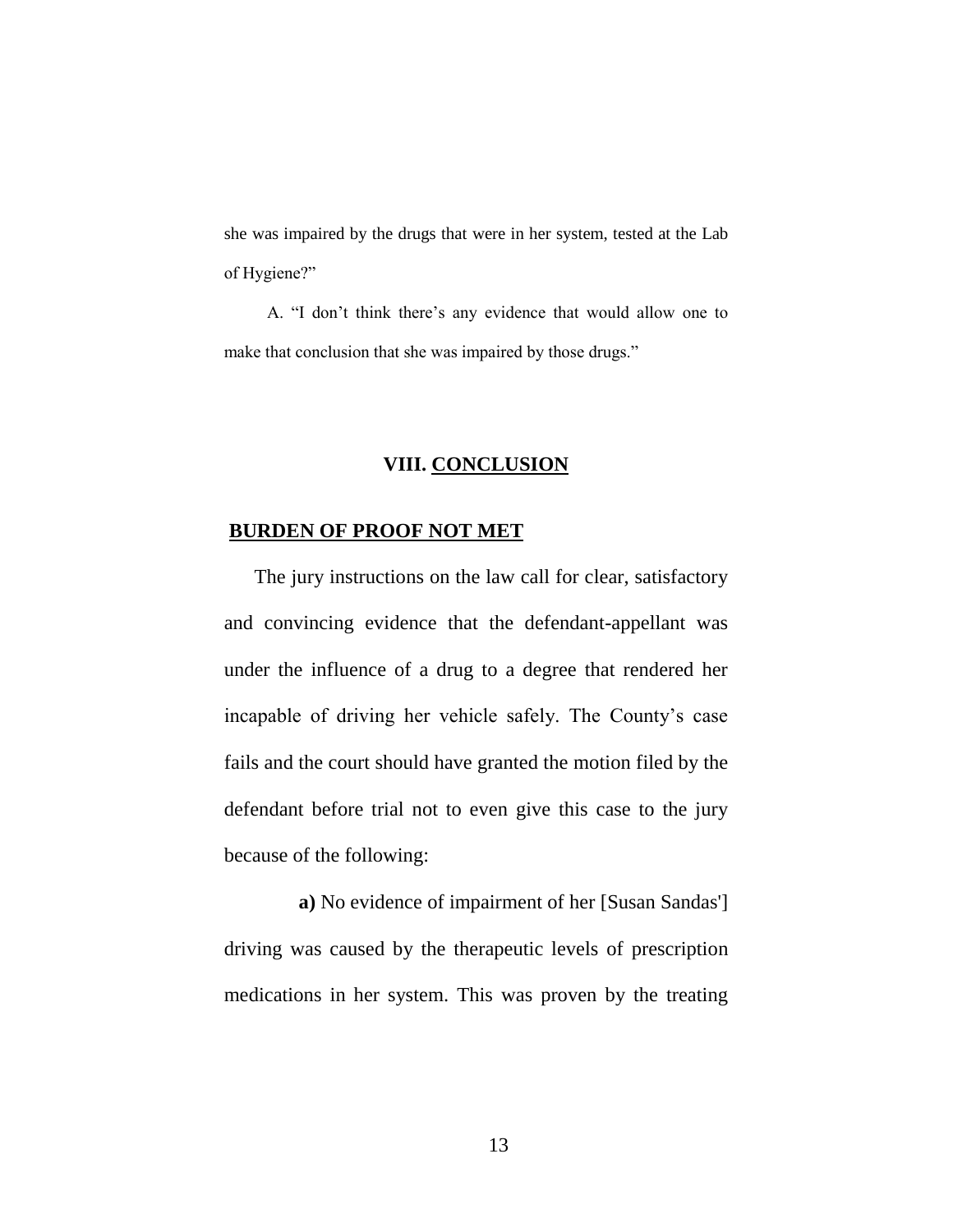physicians' testimony, backed up by testimony of Forensic Scientist, Thomas Burr, and the expert witness from the Wisconsin Lab of Hygiene. It should be noted that the trial court completely mischaracterized Mr. Johnson's testimony and totally ignored Forensic Scientist, Thomas Burr's testimony in her written decision. Clearly error.

As a result, there was, because of incompetent law enforcement opinion testimony a Neverland of opinions versus alternative explanation and truth. The burden of proving to the jury every fact providing concrete evidence of degraded mental and physical faculties rests with the County and here there is no connection to the prescribed levels of medicine in Ms. Sandas' system and impaired driving.

 No law enforcement officer involved here was a trained Drug Recognition Expert. They are trained only in the basis of standardized filed sobriety testing which is for alcohol not drugs. Stringent evidentiary prerequisites such as proper DRE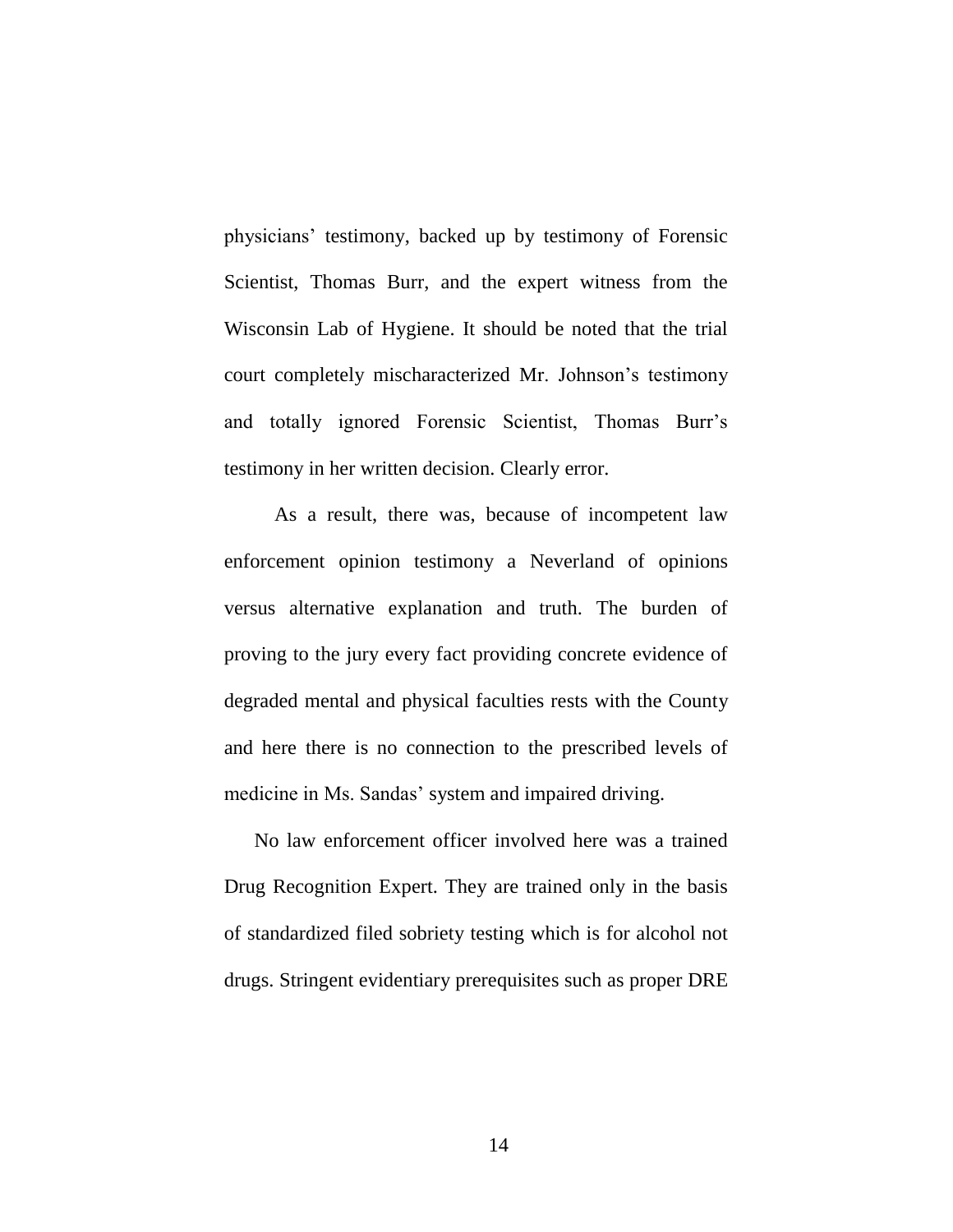protocol were allowed without foundation, without scientific basis and labelled relevant. All of these conclusions by the police were not corroborated by any scientific evidence concerning the drugs she [Susan Sandas] took according to her physician's directions. Thus, the jury fell prey to the authority and authenticity of the police testimony as "experts" when in fact they were far from it and totally mistaken is their interpretation, for example finding HGN from medications that don't cause HGN and totally discounting and ignoring Defendant-Appellant's explanation that she was extremely fatigued. The probative value of this testimony was far outweighed by the danger of unfair prejudice, confusion of issues, and misleading the jury. Furthermore, the continued misleading of the jury by the prosecution allowed over repeated objection concerning drugs unrelated to this case not in Ms. Sandas' system, poisoned the jury. The prosecution was allowed to portray Ms. Sandas as a pill popping freak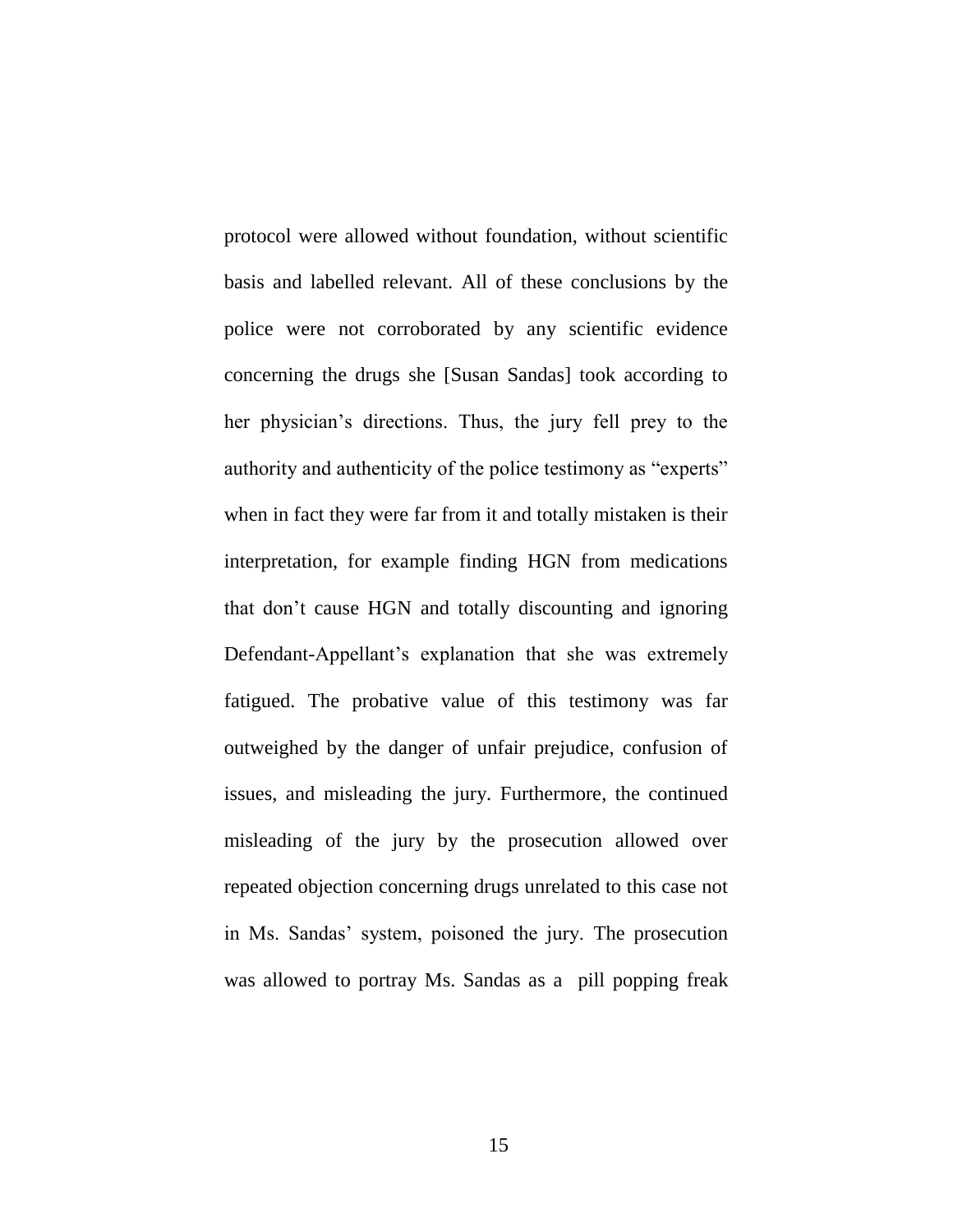when the truth is that Ms. Sandas , a registered nurse took only her medication as her Dr. prescribed at the doses her Dr. prescribed. Her daily life , her occupation as a registered nurse and her driving were not affected by her medication.

 Thus, the Appellant respectfully requests that the verdict be set aside on its merits and that a judgment of acquittal be entered.

Dated this \_\_\_\_\_\_day of \_\_\_\_\_\_\_\_\_\_\_\_, 2015.

**Michael M. Rajek State** Bar No.:1015231 306 South Barstow Street Suite, 105 Eau Claire, WI 54701 (715)835.6111

l,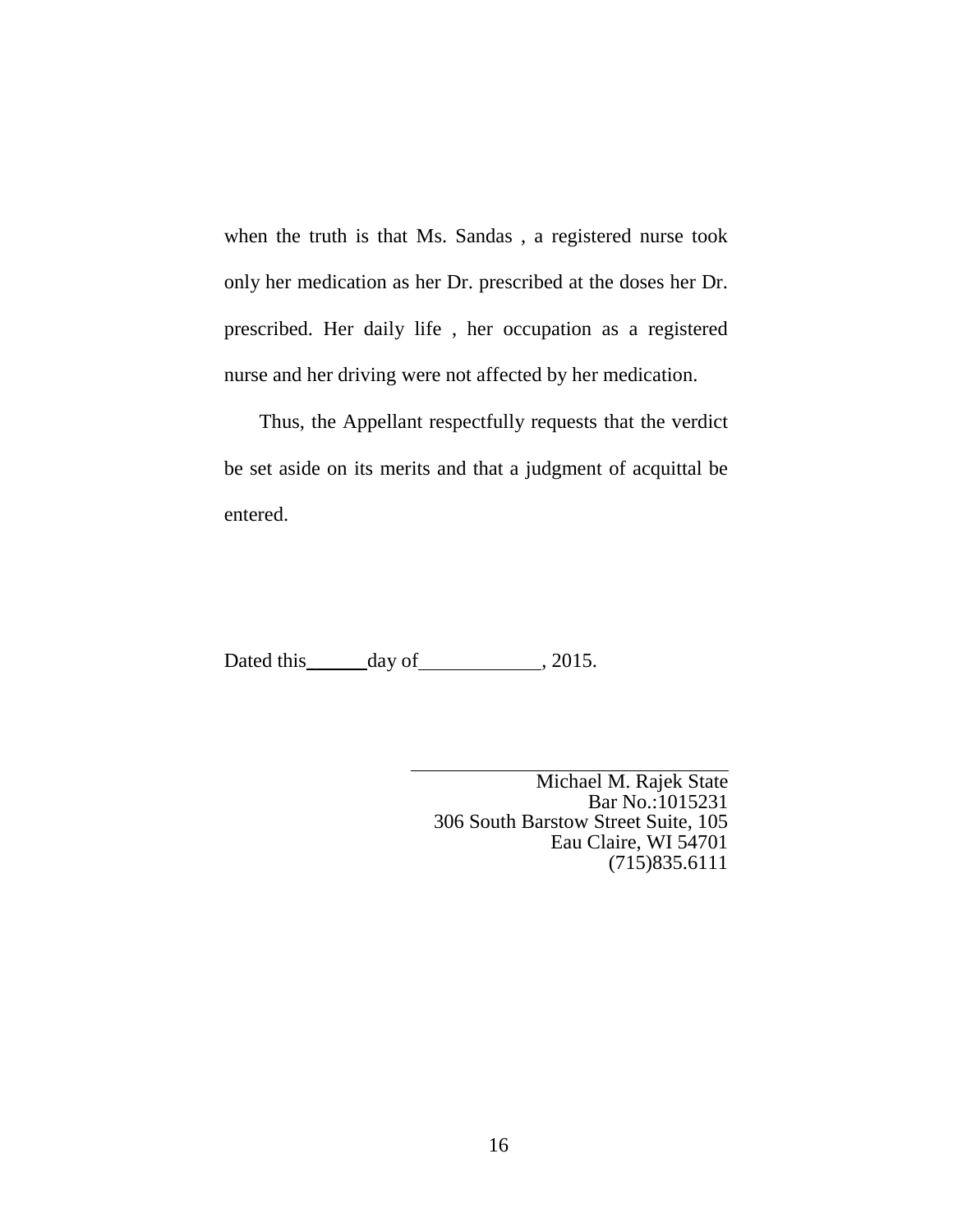#### **IX. CERTIFICATION**

 I hereby certify that this brief conforms to the rules contained in §809.19(8)(b) and (c) for a brief produced with proportional serif font: minimum printing resolution of 200 dots per inch, 13 point body text, 11 point for quotes and footnotes, leading of a minimum of 2 points , maximum of 60 characters per full line of body text. The length of the brief is **2,295** words. This brief was prepared using *Microsoft Office*  word processing software. The length of the brief was obtained by the use of Word Count Function of the software.

Dated this day of \_\_\_\_\_\_\_\_, 2015

 Michael M. Rajek- 1015231 306 South Barstow St. Suite, 105 Eau Claire, WI 54701 (715)835.6111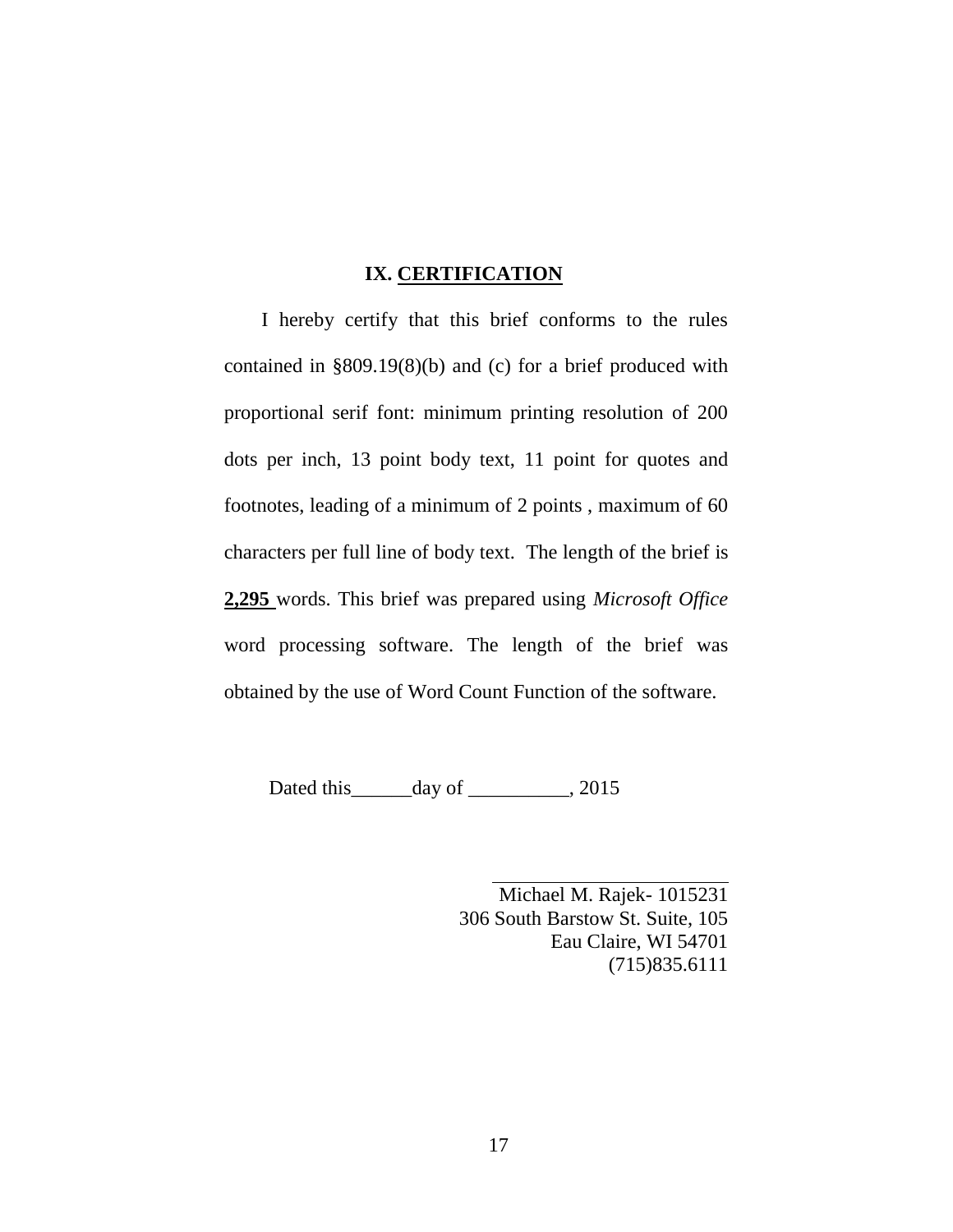## **X. ELECTRONIC FILING CERTIFICATION**

I hereby certify that the text of the electronic copy of the

brief is identical to the text of the paper copy of the brief.

Dated in Eau Claire, Wisconsin this \_\_\_\_\_\_day of

\_\_\_\_\_\_\_\_\_\_\_\_, 2015

Michael M. Rajek- 1015231 306 South Barstow Street Suite, 105 Eau Claire, WI 54701 (715)835.6111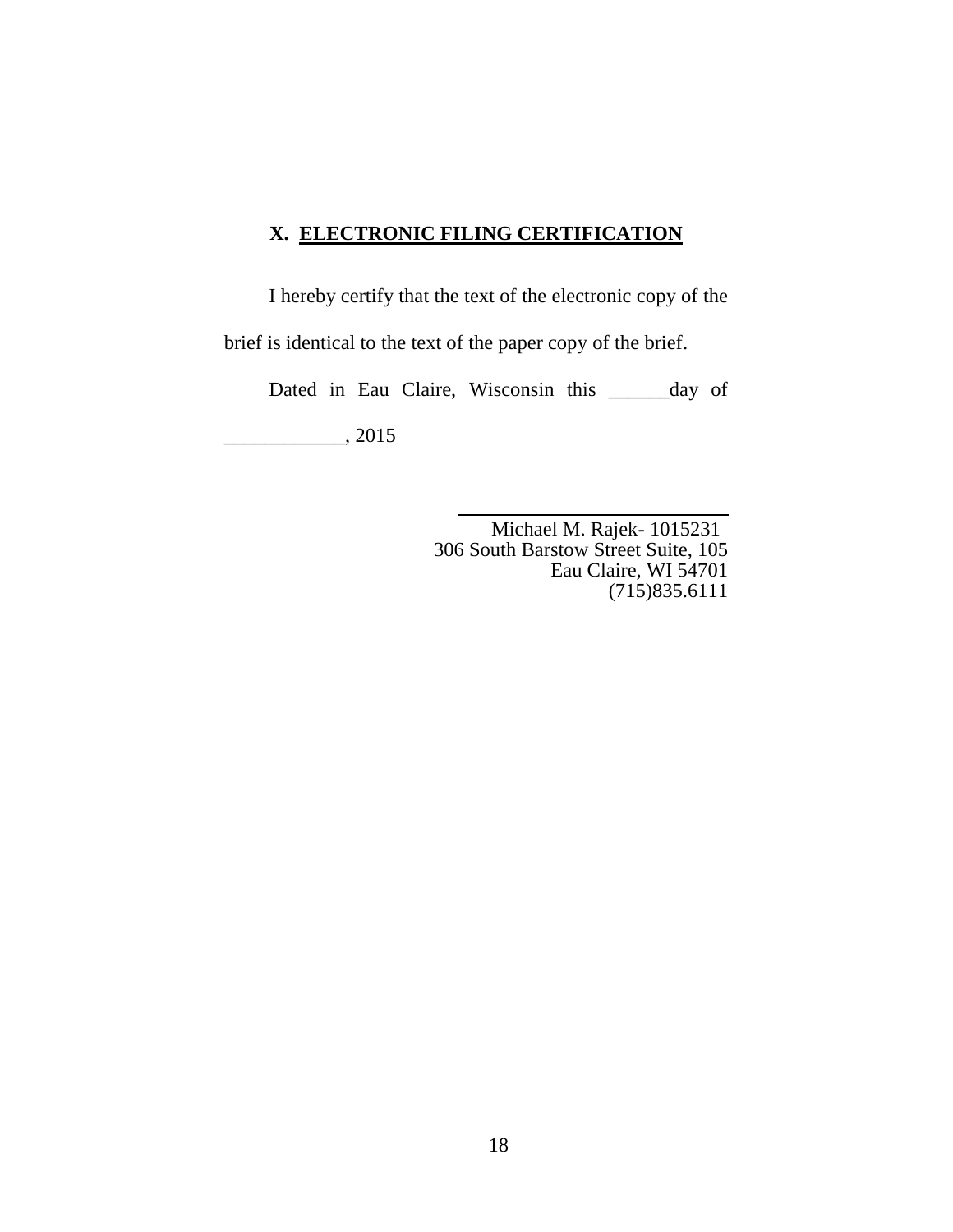## **XI. CERTIFICATION OF MAILING**

 I certify that this brief was deposited in the United States mail for delivery to the Clerk of Court of Appeals by firstclass mail, or other class of mail that is at least expeditious, on the \_\_\_\_\_\_\_\_ day of \_\_\_\_\_\_\_\_\_\_\_\_, 2015.

Dated this \_\_\_\_\_\_\_\_day of \_\_\_\_\_\_\_\_\_\_\_\_, 2015

 Michael M. Rajek- 1015231 306 South Barstow Street Suite, 105 Eau Claire, WI 54701 (715)835.6111